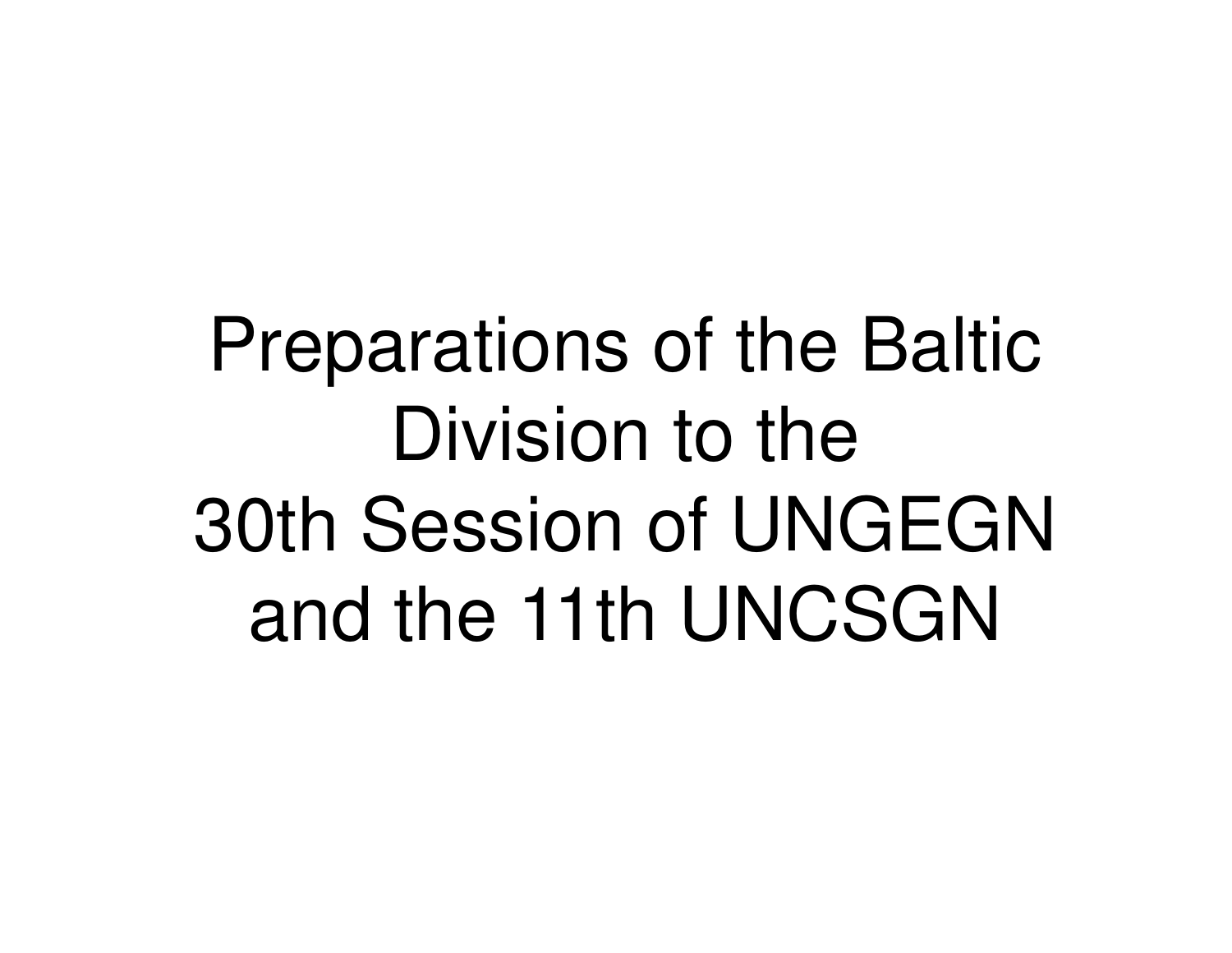#### Sheduled Date and Venue

- • New York, 7 and 18 August 2017, a day before and after the 11th UNCSGN
- •UN Headquarters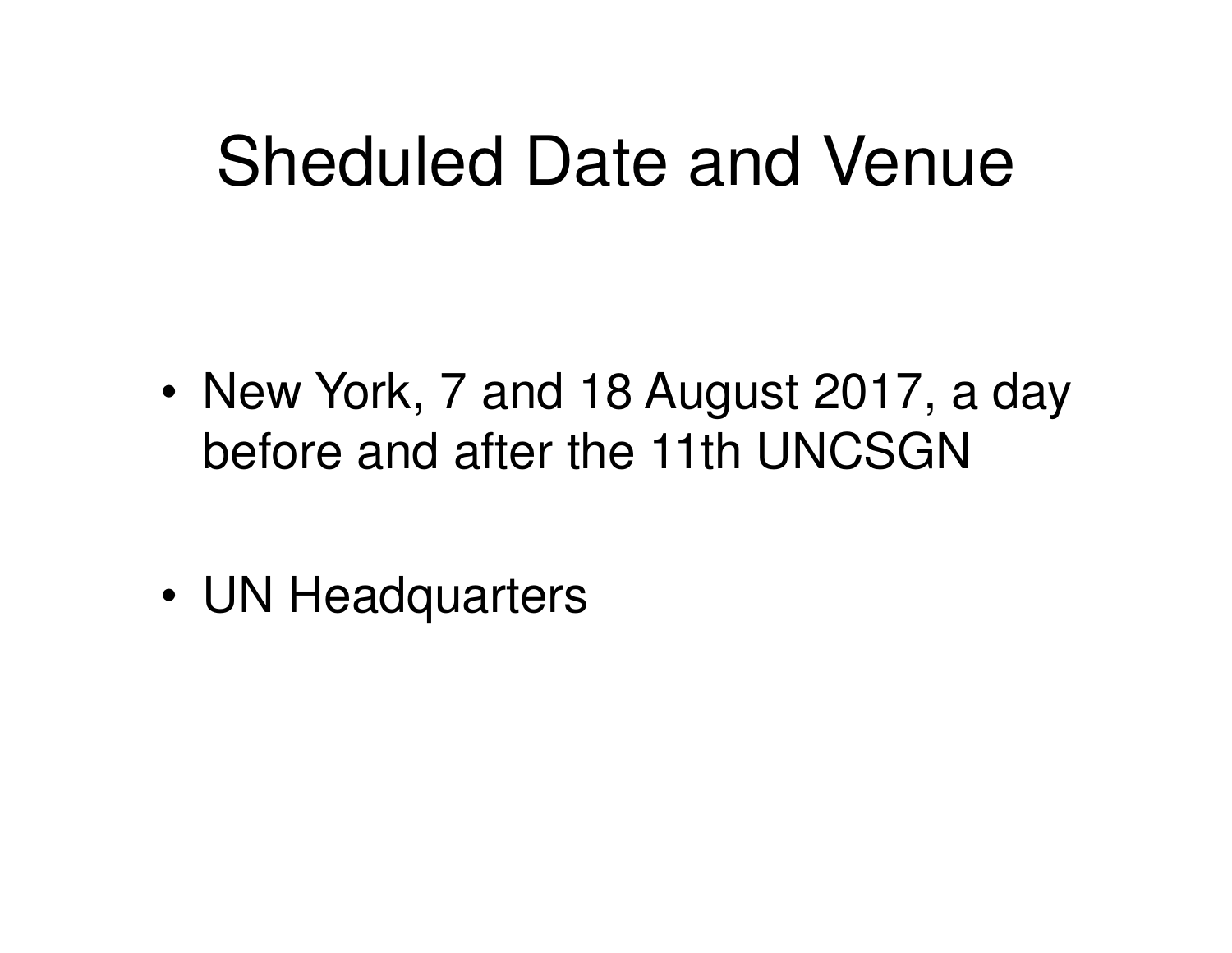# Provisional Agenda for the 30th Session of the UNGEGN

- 1. Opening of the session.
- 2. Adoption of the agenda.
- 3. Report of the working groups.
- 4. Reports of the liaison officers.
- 5. Organizational matters concerning the Eleventh United Nations Conference on the Standardization of Geographical Names.
- 6. Review of the statute of the United Nations Group of Experts on Geographical Names.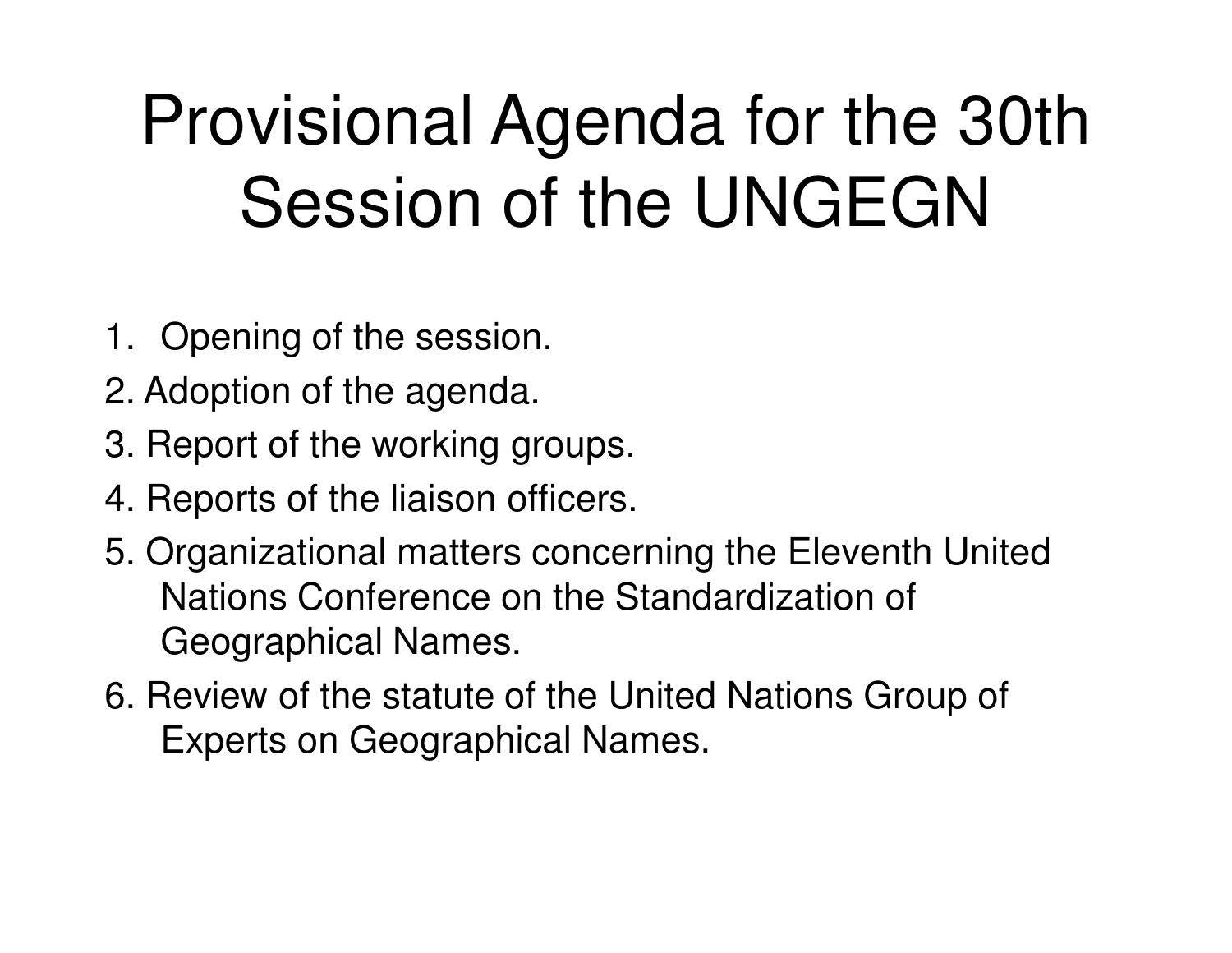# Provisional Agenda for the 30th Session of the UNGEGN

7. Election of officers.

8. Planning for the implementation of the recommendations of the Eleventh Conference.

9. Working groups for future requirements.

10. Provisional agenda for the thirty-first session of the Group of Experts.

11. Other business.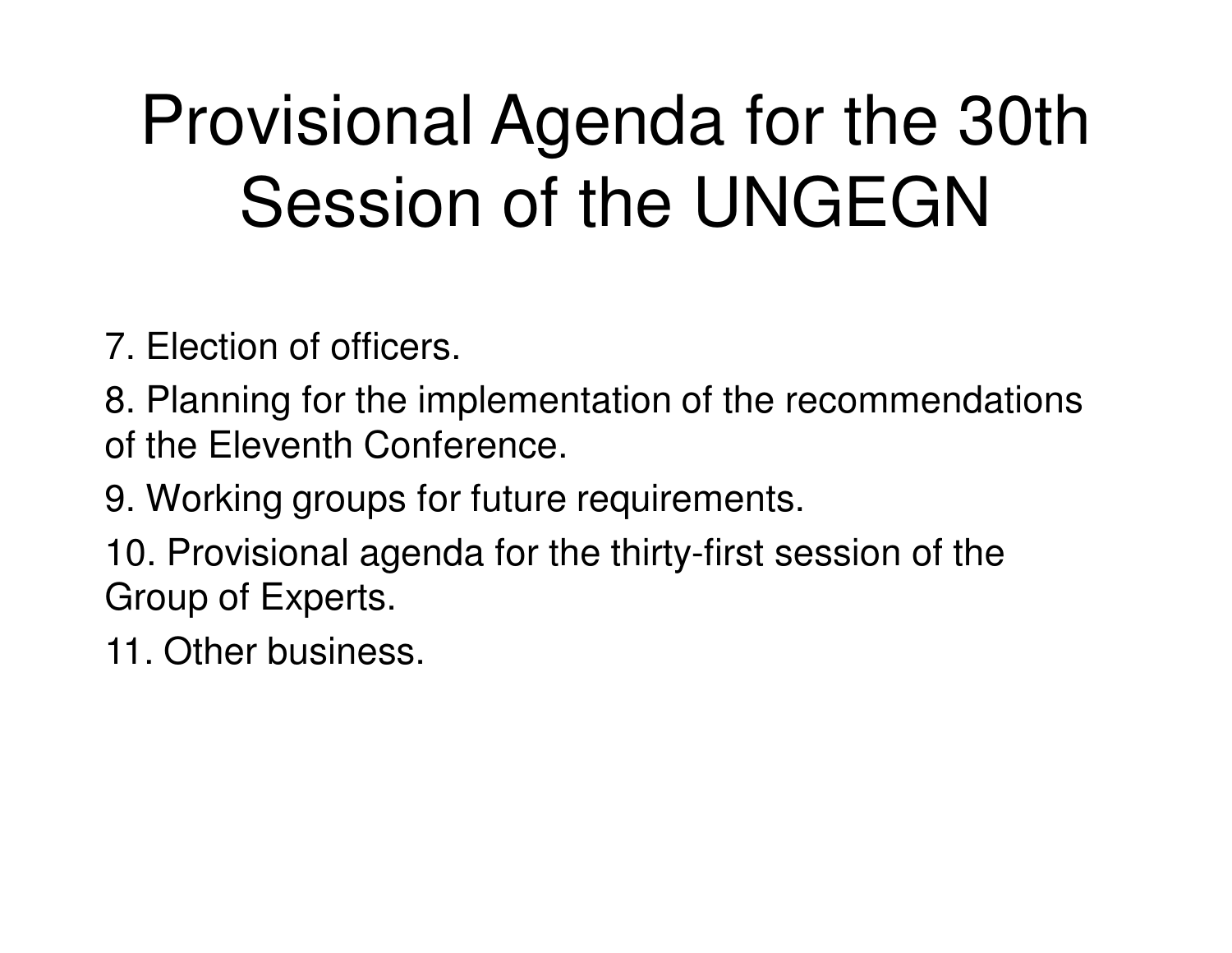- 1. 3. Opening of the Conference and Organizational matters.
- 4. Reflection on the past, present and future: the fiftieth anniversary of the United Nations Conference on the Standardization of Geographical Names.
- 5. Reports by Governments on the situation in their countries and on the progress made in the standardization of geographical names since the Ninth Conference.
- 6**. Reports on the work of the United Nations Group of Experts on Geographical Names and its divisions,** working groups and task teams since the Tenth Conference.
- 7. National and international meetings, conferences, symposiums, publicity and publications.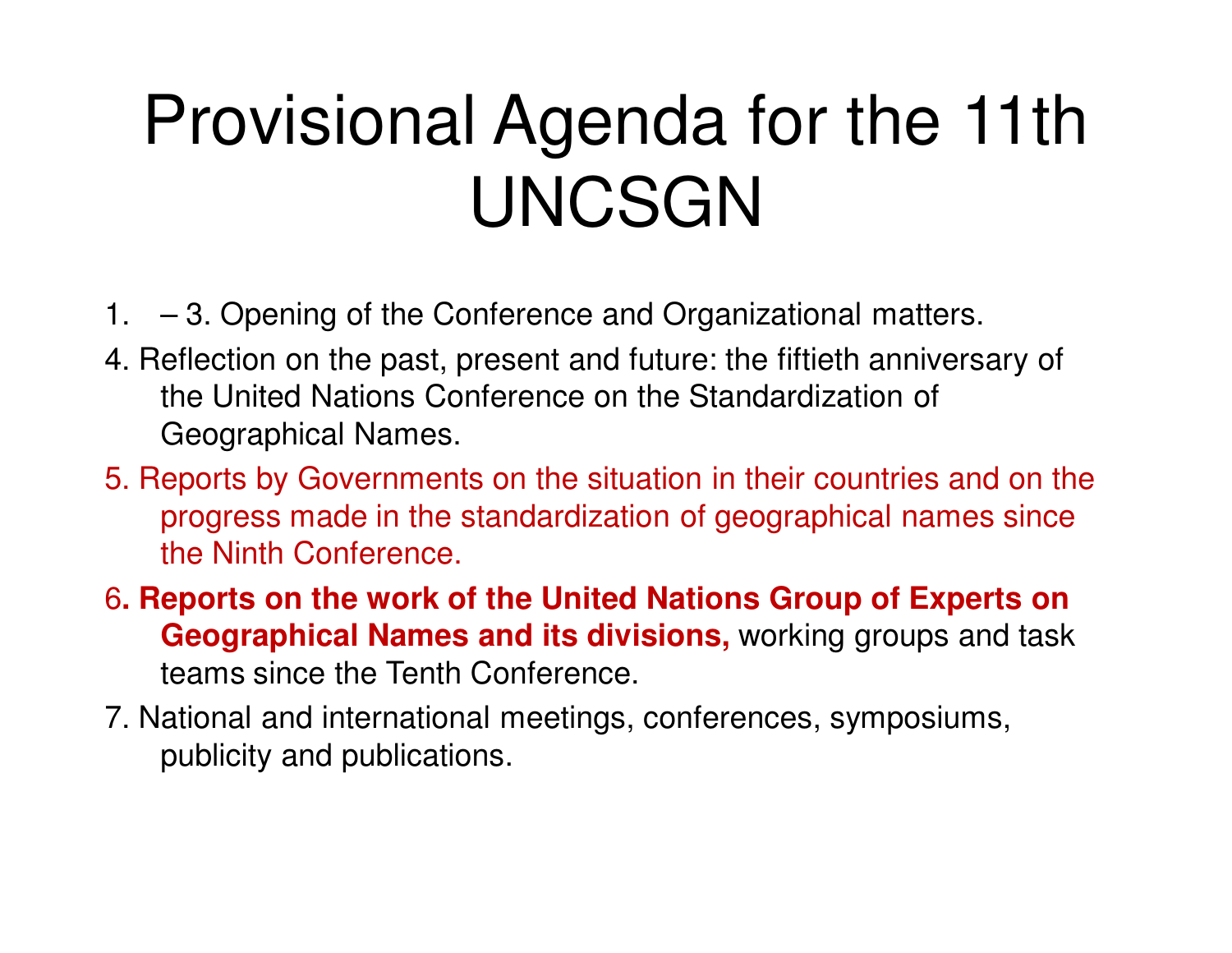8. Measures taken and proposed to implement United Nations resolutions on the standardization of geographical names, including the economic and social benefits.

9. National standardization:

(a)Field collection of names;

(b)Office treatment of names;

(c)Treatment of names in multilingual areas;

(d) Administrative structure of national names authorities, legislation, policies and procedures;

(e)Toponymic guidelines for map editors and other editors.

10. Geographical names as culture, heritage and identity (including indigenous, minority and regional language names).

11. Exonyms.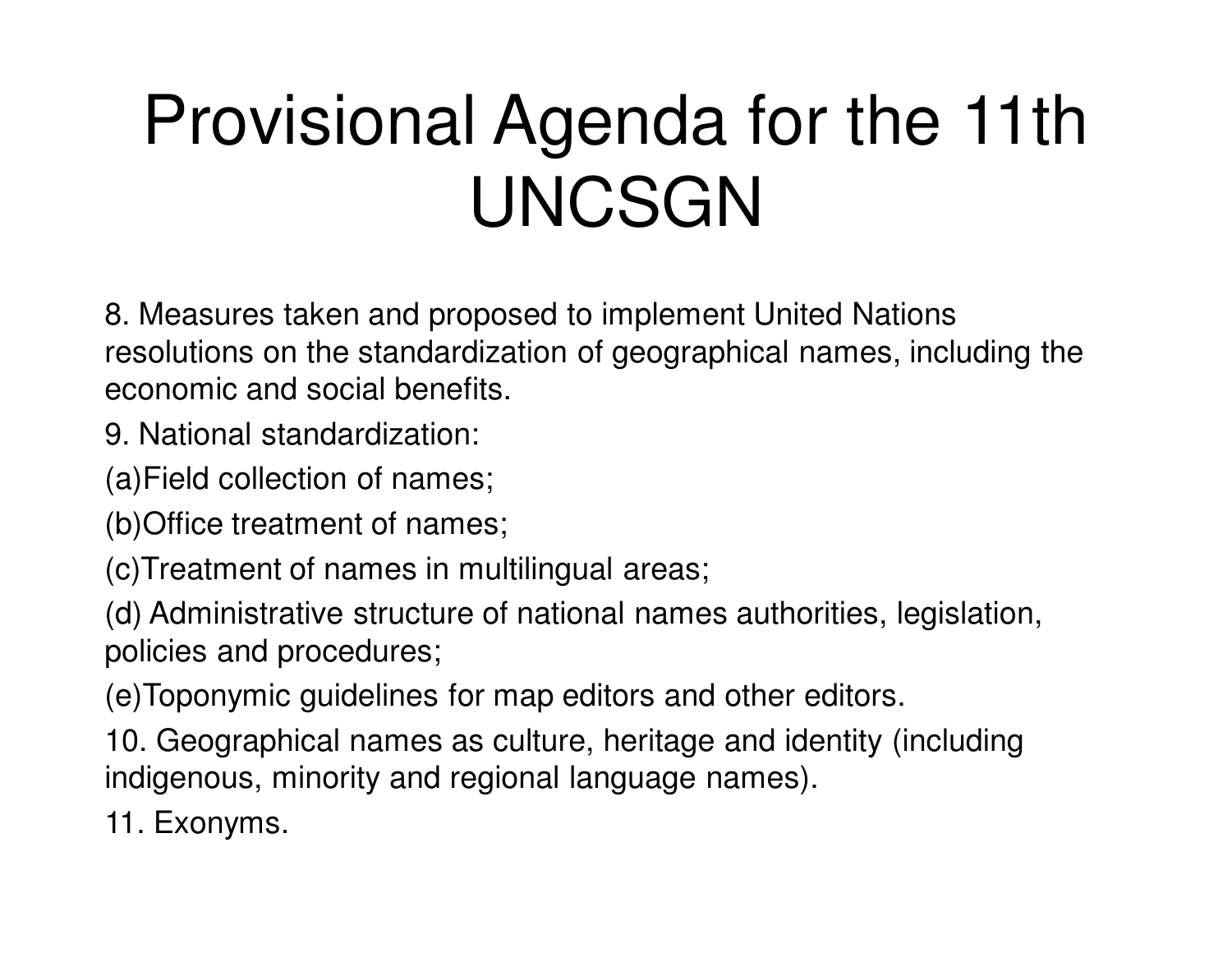12. Toponymic data files and gazetteers:

(a)Content requirements and standards;

(b)Data management and interoperability;

(c)Data services, applications and products (for example, gazetteers and web services).

13. Terminology in the standardization of geographical names.

14. Writing systems and pronunciation:

(a)Romanization;

(b)Conversion into non-Roman writing systems;

(c)Writing of names in unwritten languages;

(d)Pronunciation.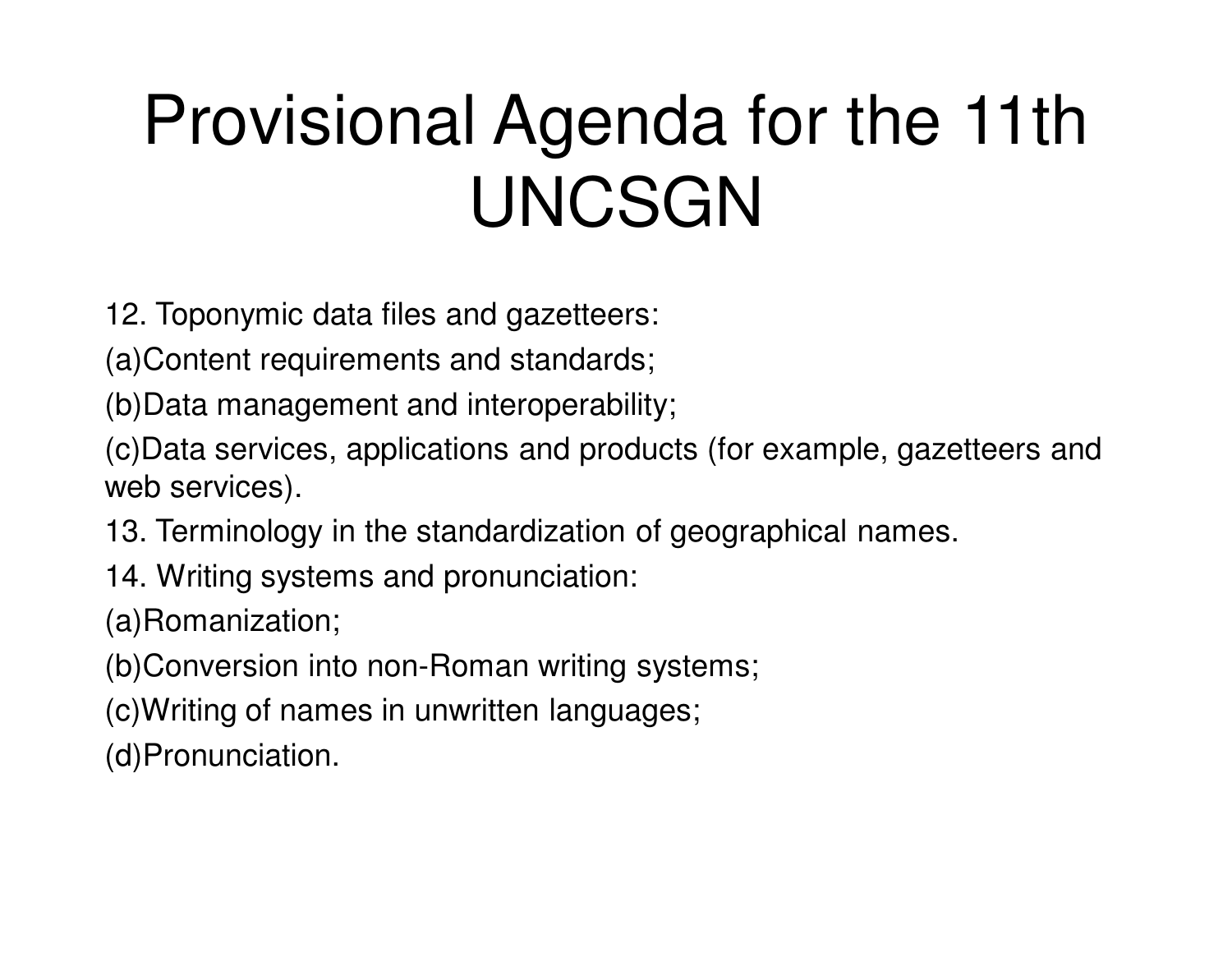15. Country names.

16. Toponymic education.

17. Features beyond a single sovereignty and international cooperation:

(a)Features common to two or more nations;

(b)Bilateral/multilateral agreements.

- 18. Arrangements for the Twelfth Conference.
- 19. Adoption of resolutions of the
- 20. Adoption of the report of the Conference.
- 21. Closing of the Conference.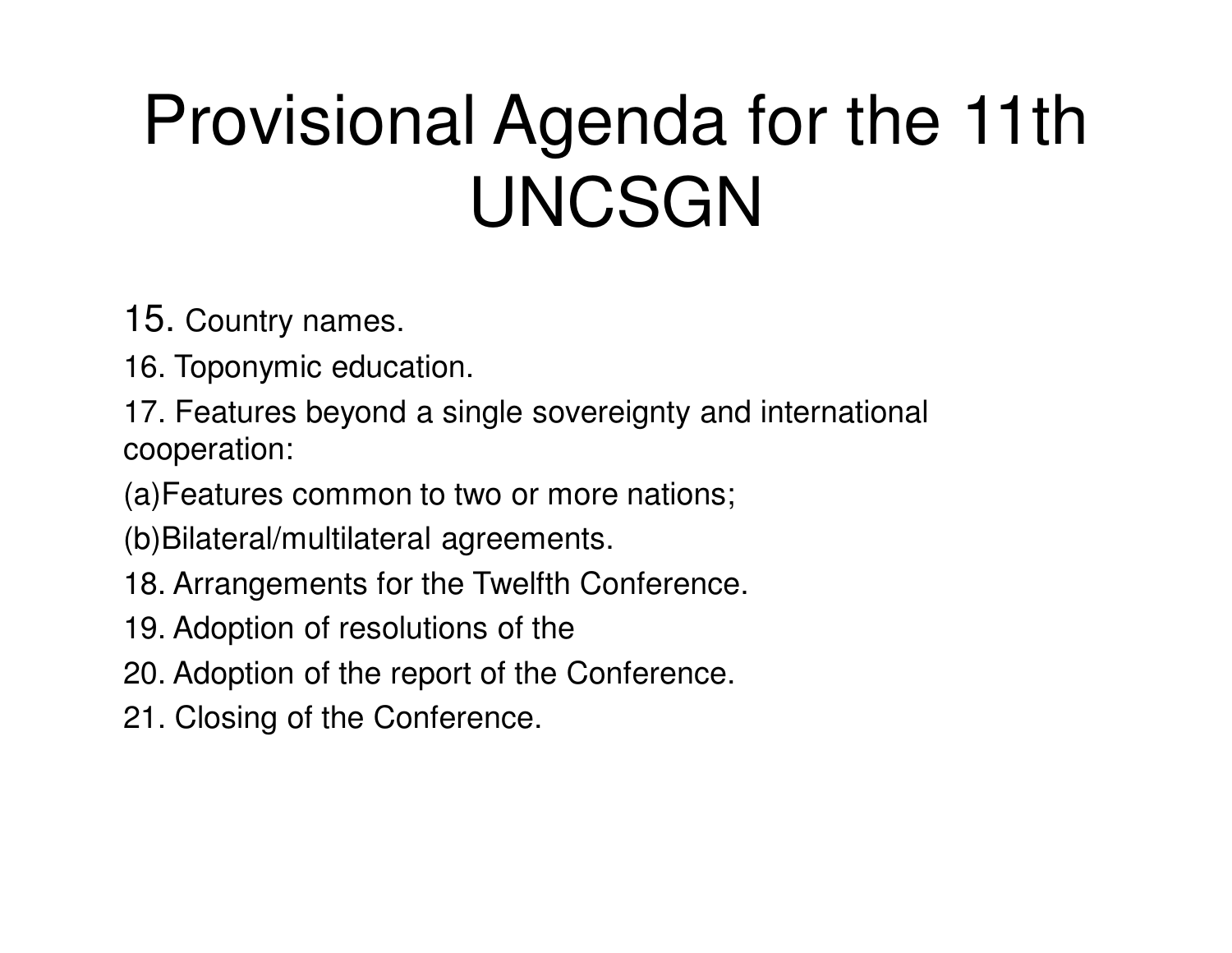#### Tasks for the Baltic Division

- 1. To submit and present a report on divisonal activities since the previous UNCSGN (July/August 2012)
- 2. To encourage or carry out preparation of national reports and reports regarding thematical working groups activities, to present achievements in the field of geographical names standardization, to seek for advice and support, if necessary
- 3. To encourage involved institutions and persons to contribute information (short articles, illustrations, etc.) regarding geographical names standardization for the next UNGEGN Bulletins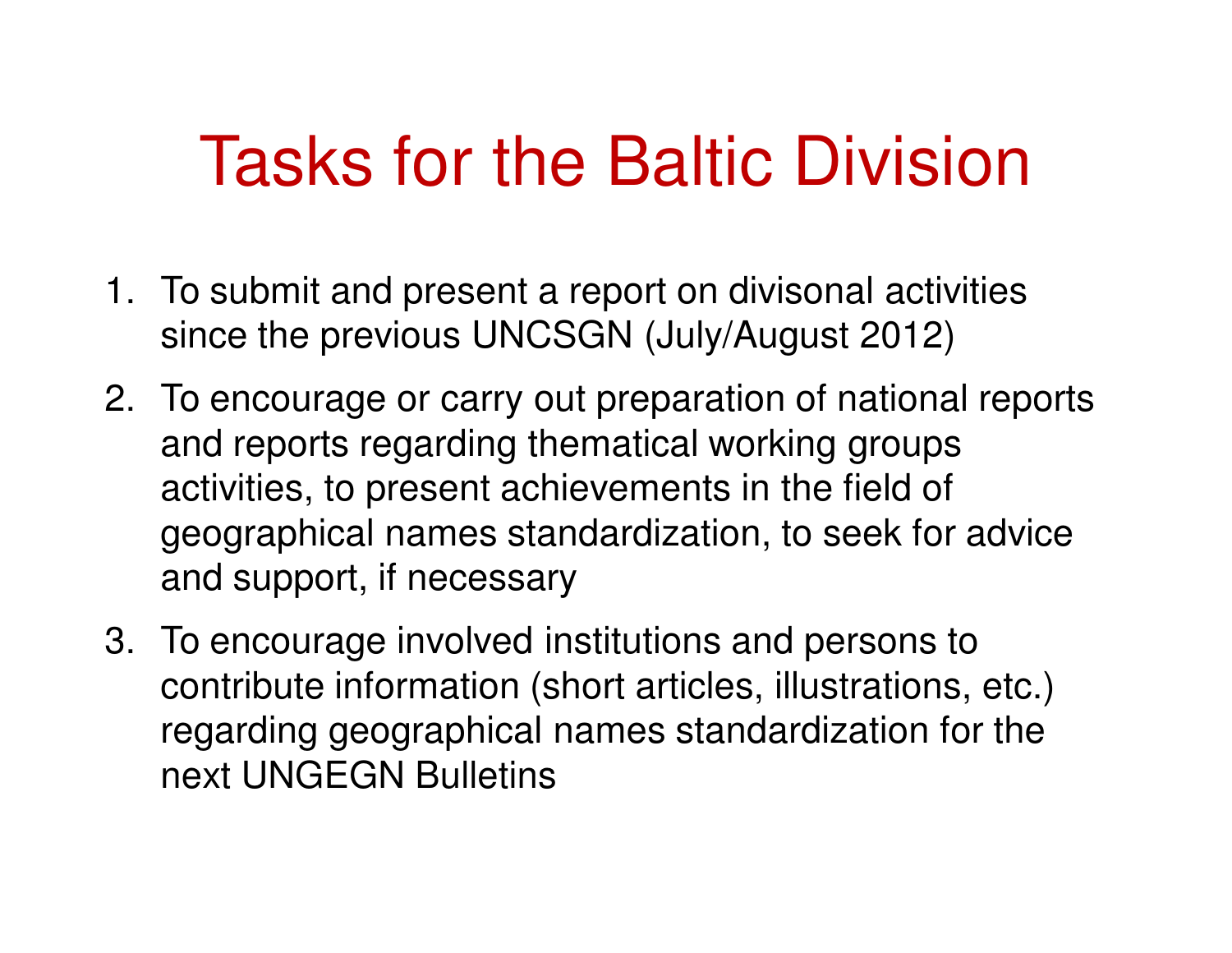#### Contents of the Baltic Division Report for the 11th UNCSGN

1.Only information regarding the divisional activities and interdivisional cooperation should be included in the Report (since detailed information on national standardization and thematic work groups activities should be reported to the 11th UN Conference on the Standardization of the Geographical names)

2.The Report should cover the period from December 2015